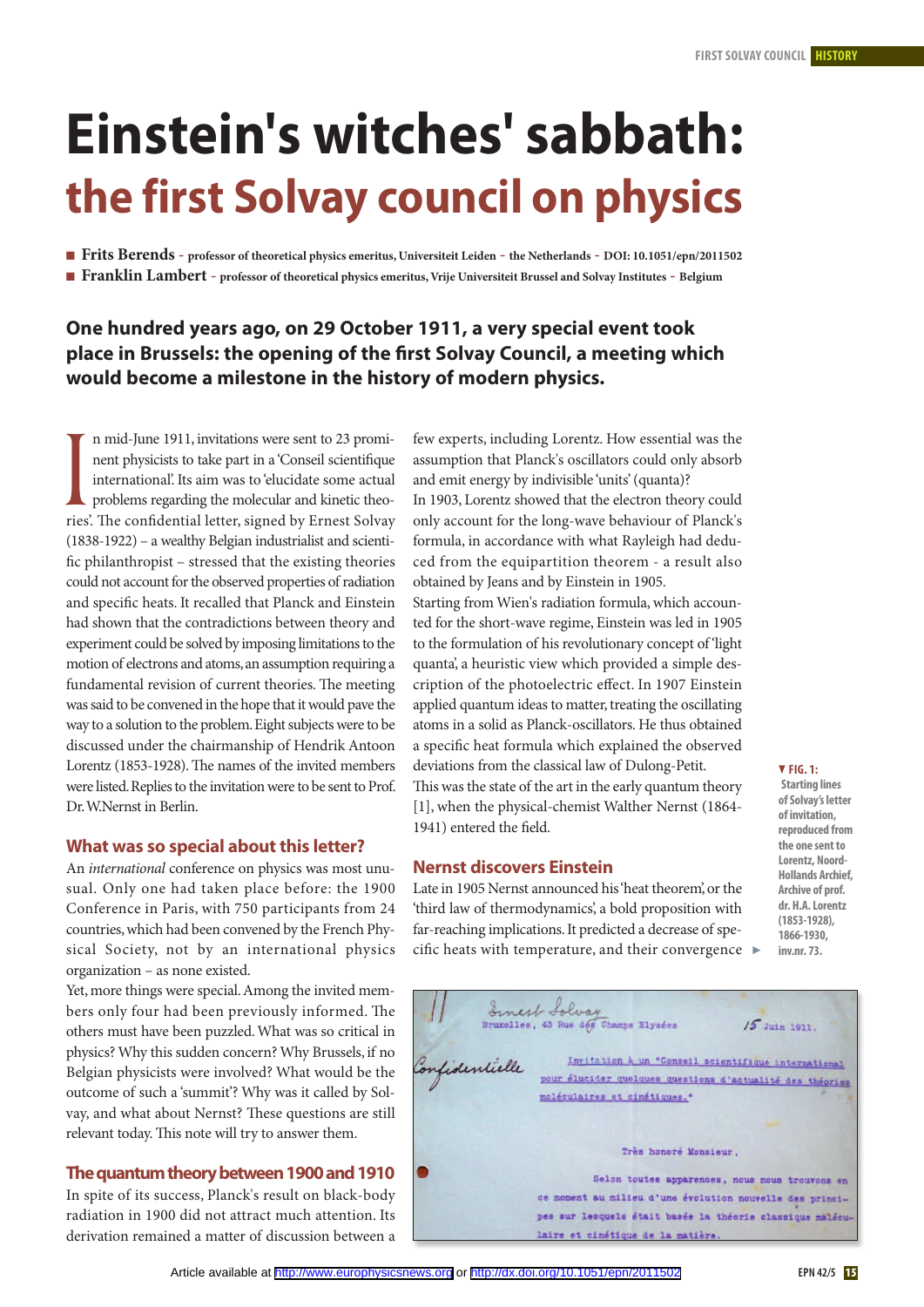#### **fig. 2:**

**Topics for the first Council, aslisted in the letter of invitation, nHa, archive H.a.lorentz, inv.nr. 73.The corresponding rapporteurs are listed** in our text **in the order of** these eight top**ics.** Experimental **topics on blackbodyradiation covered by warburg and rubens are not yetmentioned. The same holds** for magnetism, **langevin'stopic.**

Þ

#### - **fig. 3:**

**group picture of the second Solvay Council 'Structure de lamatière', in the Solvay institute of Physiology, october 1913, reproducedwith permission** of the **international Solvay Institutes for Physics and Chemistry, founded by e.Solvay, brussels.**

Les sujets de conférence traités seraient les suivants : 1 - Déduction de la formule de Rayleigh sur la radiation 2 - Comparaison de la théorie cinétique des gaz parfaits avec les résultats de l'expérience.

- 3 Application de la théorie cinétique aux émulsions.
- 4 La théorie cinétique de la chaleur spécifique d'après Clausius, Maxwell et Boltzmann.
- 5 La formule de radiation et la théorie des degrés d'énergie ("Quantenhypothese").
- 6 Chaleur spécifique et théorie des degrés.
- $7 -$ Application de la théorie des degrés à une série de problèmes de nature physique.
- $A -$ Application de la théorie des degrés à une série de problèmes de nature physico-chimique et chimique.

toward the same limit at absolute zero. In order to find evidence for his theorem, Nernst started a programme of specific heat measurements in 1909. Promising results - down to liquid air temperatures - started accumulating in 1910. They agreed qualitatively with the Einstein formula, boosting thereby Nernst's confidence in'Einstein's quantum theory'.

Early March 1910, Nernst - a major authority in Berlin - decided to pay a visit to Einstein,who was a relatively unknown associate professor in Zürich. Shortly after the meeting, Nernst expressed his enthusiasm in a letter [2] to his Manchester colleague, Arthur Schuster: "It was for me an extremely stimulating and interesting encounter. I believe that, as regards the development of physics, we can be very happy to have such an original young thinker, a 'Boltzmann redivivus'; the same certainty and speed of thought; great boldness in theory, which however cannot harm, since the most intimate contact with experiment is preserved.Einstein's'quantum hypothesis' is probably among the most remarkable thought constructions ever; if it is correct, then it indicates completely new paths both for the so-called 'physics of the ether' and for molecular theories; is it false, well,



then it will remain for all times a 'beautiful memory'". On 1 April Nernst spoke in Paris, about his theorem, the results of his measurements and their agreement with Einstein's formula [3]. Stimulated by his findings and by his foreign contacts, Nernst conceived the idea of organizing a 'Konzil' on quanta, a 'summit', in other words a 'Concile' or'Conseil'.

# **Nernst's plan for a** *Konzil*

Nernst discussed his idea with Planck, Knudsen and Lorentz. They agreed to participate, but Planck preferred to wait one more year for the emergence of new elements that would even increase the crisis. He also expressed concern about the proposed list of participants, indicating that most of them would not be seriously interested in the subject. In spite of this, Nernst decided to go ahead with the help of his Belgian collaborator Goldschmidt, a chemist, an inventor and a personal acquaintance of Solvay.

Early in July 1910 Nernst met the industrialist at Goldschmidt's home in Brussels. Later that month he submitted a detailed proposal for a Konzil, asking Solvay to throw it in the waste-paper basket in case of disapproval. The proposal contained a letter of invitation which Solvay only needed to sign.

Nernst also insisted for not being named asthe initiator of the project.He was obviously eager to have the quantum theory discussed by internationally recognized authorities, brought together on neutral ground by a fair-minded patron of science. Brussels seemed therefore perfectly suited. Solvay accepted the proposal, but asked for some deferment. Meanwhile, several alterations were made in the list of invited members and in the Council's chairmanship. For instance, Solvay wanted to have a balance between the numbers of German, French and British participants. When Lorentz became the chairman, in May 1911,he arranged for Kamerlingh Onnes to be invited. Why did Nernst's name show up on the letter of invitation? Quite simply because Goldschmidt left for the Congo, in June 1911, to set up wireless telegraphy, at King Albert's request. The irritated Nernst had no other choice than to take care himself of the correspondence.

# **The Council in hotel Métropole**

Among the 23 invited members, five chose to stand aside: Larmor, Lord Rayleigh, Schuster, Thomson and Van der Waals. Goldschmidt, M.de Broglie and Lindemann, Nernst's British collaborator, acted as secretaries. Opening speeches were delivered by Solvay,Lorentz and Nernst. 11 reports and a letter from Rayleigh were discussed, five on black-body radiation and six on the properties of matter. The rapporteurs were: Lorentz, Knudsen, Perrin, Jeans, Planck, Einstein, Sommerfeld, Nernst, Warburg, Rubens and Langevin. The proceedings appeared in 1912 under the title 'The Theory of Radiation